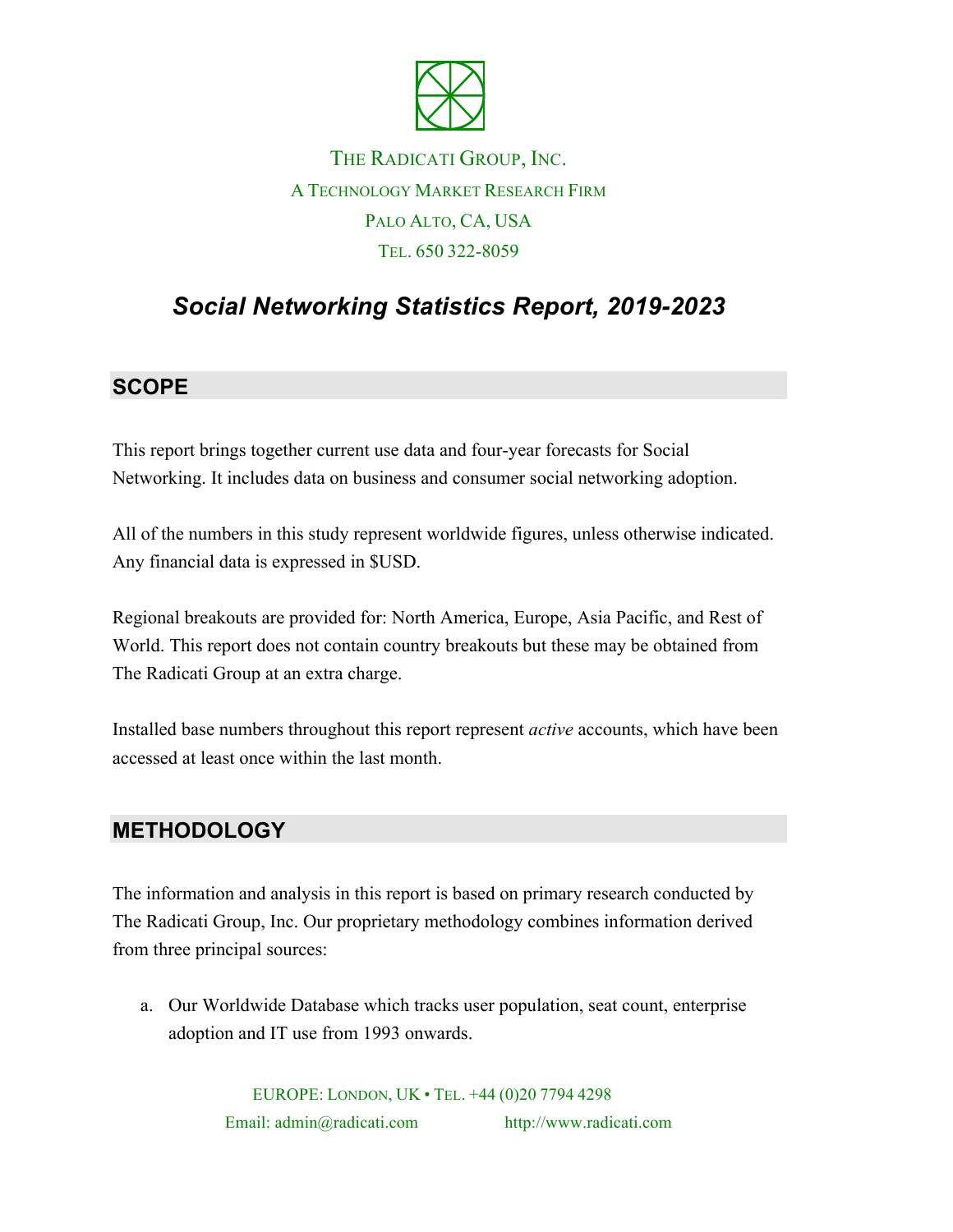- b. Surveys conducted on an on-going basis in all market areas which we cover.
- c. Market share, revenue, sales and customer demand information derived from vendor briefings.

Forecasts are based on historical information as well as our in-depth knowledge of market conditions and how we believe markets will evolve over time.

Finally, secondary research sources have also been used, where appropriate, to crosscheck all the information we collect. These include company annual reports and other financial disclosures, industry trade association material, published government statistics and other published sources.

Our research processes and methodologies are proprietary and confidential.

### **EXECUTIVE SUMMARY**

- Social networking continues to see explosive growth with both consumer and business users on a worldwide basis. Many users have access to multiple social networking sites to interconnect with different communities for different purposes. This creates a much larger number of social networking accounts than users.
- Consumer social networking accounts make up the great majority of worldwide social networking accounts, however, over the next four years, enterprise social networking solutions are expected to show stronger growth. Many users are still unsure how to use social networking in a business context and are not completely comfortable with the openness it provides. To some degree, this is a "culture" issue rather than a technology issue, and over the next four years we expect business users on a worldwide basis to gain a much greater level of familiarity with social networking.
- Asia Pacific, which is the most populous region in the world accounts for the largest number of social networking users with 52% of all users worldwide. Rest of World (RoW) follows with 24% of the worldwide social networking user population. Social Networking use worldwide is increasingly popular with all age groups and demographics.